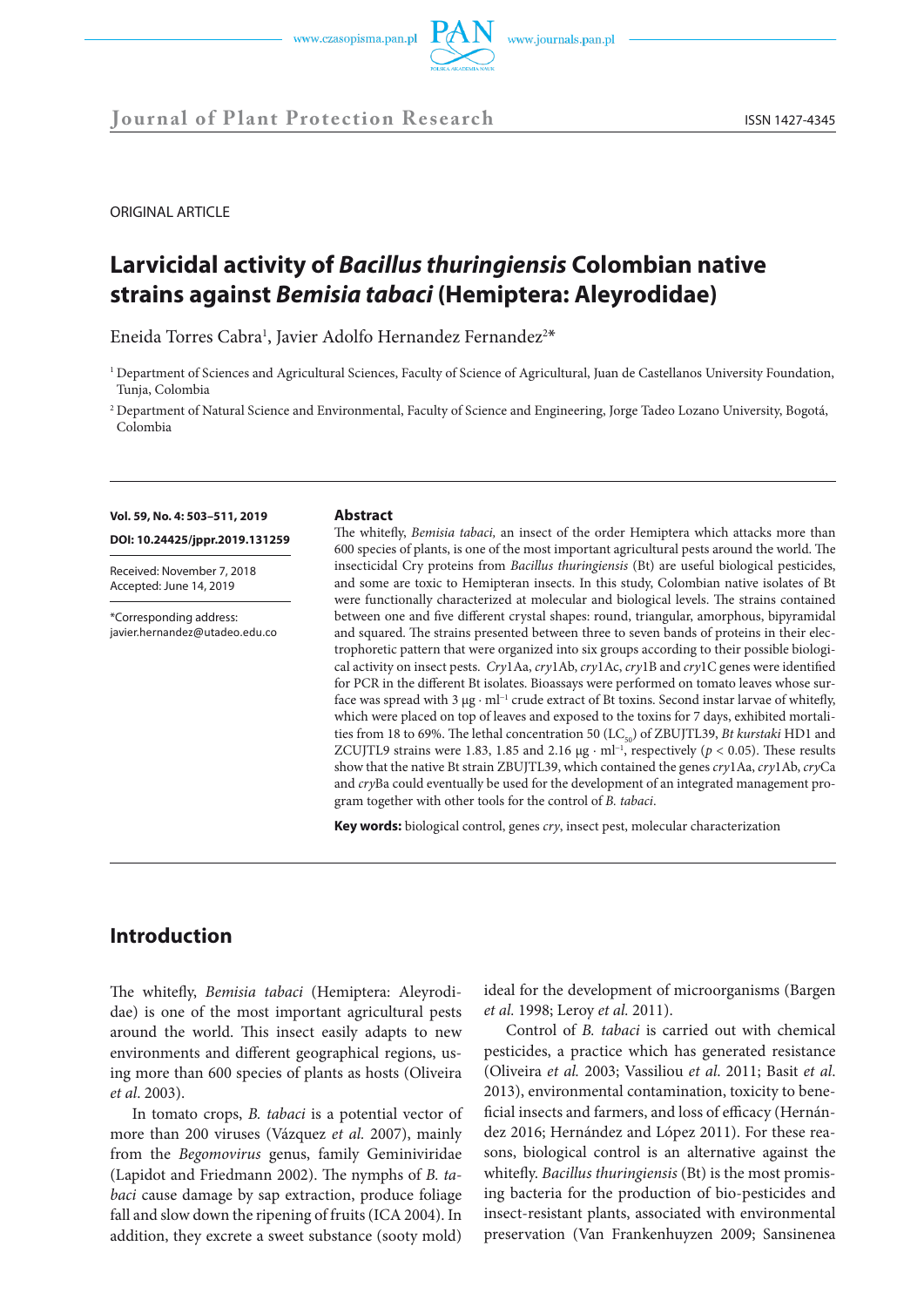2012). Nowadays, there is no commercial formulation based on Bt for controlling *B. tabaci* (Salazar-Magallon *et al.* 2015).

Bt is an entomopathogenic spore-forming bacterium which synthesizes insecticide proteins called δ-endotoxins (Crickmore *et al.* 1998). Currently there is a great number of diverse insecticidal proteins. More than 500 proteins, 78 families and 778 holotypes are known (http://www.lifesci.sussex.ac.uk/home/Neil\_ Crickmore/Bt/; May 2019). Their broad genetic diversity has been the basis of many programs focused on the isolation and characterization of strains that present novel biological activities (Van Frankenhuyzen 2009). Its importance lies in its toxicity against larvae of insect pests of the orders: Lepidoptera, Coleoptera, Diptera, Homoptera, Himenoptera, Ortoptera and Malofaga, and in other organisms such as nematodes, mites, protozoa and flatworms (Höfte and Whiteley 1989; Feitelson *et al*. 1992; Bravo *et al.* 1992, 1998; García-Robles *et al*. 2001; Xu *et al.* 2004).

Schnepf *et al*. (1998) noticed that pesticides based on Bt and transgenic crops containing *cry* genes of Bt for the control of Hemipteran insects are limited. However, Bt toxins (Cyt1Aa, Cry1Ac and others) have been evaluated on Hemipteran species such as aphids (*Acyrthosiphom pisum*) (Porcar *et al*. 2009; Li *et al.* 2011; Chougule *et al.* 2013) and bedbugs (*Lygus herperus* y *L. lineolaris*) (Baum *et al*. 2012). For unknown reasons the toxic effect has been low to moderate (Shao *et al.* 2013).

Davidson *et al*. (1996) evaluated the Bt strain on silver whitefly adults (*Bemisia tabaci*). Their study showed that Cry proteins had no effect on *B. argentifolii* due to the fact that this insect has no digestive proteases which are needed for the cleavage and activation of these proteins. Nevertheless, Salazar-Magallon *et al*. (2015) evaluated the toxicity of Bt which has produced three industrial by-products, at a concentration of 40 mg · ml−1 on whitefly through bioassays under controlled greenhouse conditions. They registered mortality rates of up to 90% against third and fourth instars of the insect. González (2011) evaluated Bt at a concentration of  $1 \times 10^8$  conidia  $\cdot$  g<sup>-1</sup> CFU achieving control of up to 80% of the population of *B. tabaci*. Al-Shayji and Shaheen (2008) isolated strains of Bt from Kuwaiti soil, which encoded effective toxins against nymphs of whitefly in a concentration of 500  $\mu$ g · ml<sup>-1</sup>, with mortality rates of up to 68.2%. El-Assal *et al*. (2013) isolated strains of Bt from Egyptian soil, which proved to be effective against second instar whitefly nymphs in tomato crops.

Based on these previous results, the objective of this study was to characterize ten native Bt isolates from Colombian tomato-producing soils to determine their insecticidal activity on tomato whitefly.

## **Materials and Methods**

## **Obtaining samples of Bt and bacterial isolation**

Ten native strains of Bt were selected from the Bank of Native Strains at Jorge Tadeo Lozano University and functionally characterized at molecular and biological levels (Hernández *et al.* 2011). These strains were isolated from the soil of five tomato-producing Colombian locations: 1 − Susa (3 strains), Department of Cundinamarca; 2 − Ráquira (2), 3 − Santa Sofia (1), 4 − Villa de Leyva (3) and 5 − Sutamarchán (1), Department of Boyacá. Each soil sample (20 g) was collected by scraping surface soil to a depth of 5–10 cm, using a sterile spatula, and then stored at room temperature in a labeled sterile plastic bag. Bt strains were recovered according to a method described by Travers *et al*. (1987).

As positive controls for the standardization of the methods, reference strains Bt var. *kurstaki* HD1 and Bt var. *aizawai* HD137 were obtained from the commercial products Dipel® and Xentari® and used in the different evaluations (Valent Bioscience Corporation, USA).

## **Crystal microscopic characterization**

The strains were incubated on Luria Bertani (LB) agar for 7 days at 30°C until at least 90% of the cells had lysed. Two-milliliter samples of lysed cultures were washed by centrifugation twice in cold sterile water and resuspended once in 2 ml of 0.1 M NaCl. To evaluate the presence and shape of spores and crystal inclusions, a phase-contrast microscope was used (Nikon Eclipse Ciat 100X magnification) and then photographed with a Nikon DS-L3 camera. Crystal inclusions of each isolate were classified according to the following types: amorphous, bi-pyramidal, square, spherical and triangular (Uribe *et al*. 2003; Seifinejad *et al*. 2008).

#### **Biochemical characterization**

An electrophoresis profile of total protein in crude extracts was determined using the method described by Laemmli (1970). To characterize the diversity of Bt proteins, native isolates and reference strains were incubated in a modified LB culture medium (Triptone, 10 g · l−1 NaCl, 10 g · l−1, yeast extract 5 g · l−1, 4 g · l−1 ammonium sulfate 4 g · l−1) (Pitre *et al*. 2008) at 30°C for 7 days. All the cell biomass of native isolates was utilized for analysis of total proteins for sodium dodecyl sulfate polyacrylamide gel electrophoresis (SDS-PAGE) according to Hernández *et al*. (2011). The entire cell biomass was resuspended in sterile water and washed three times; 4 µl of 100 mM of phenylmethanesulfonyl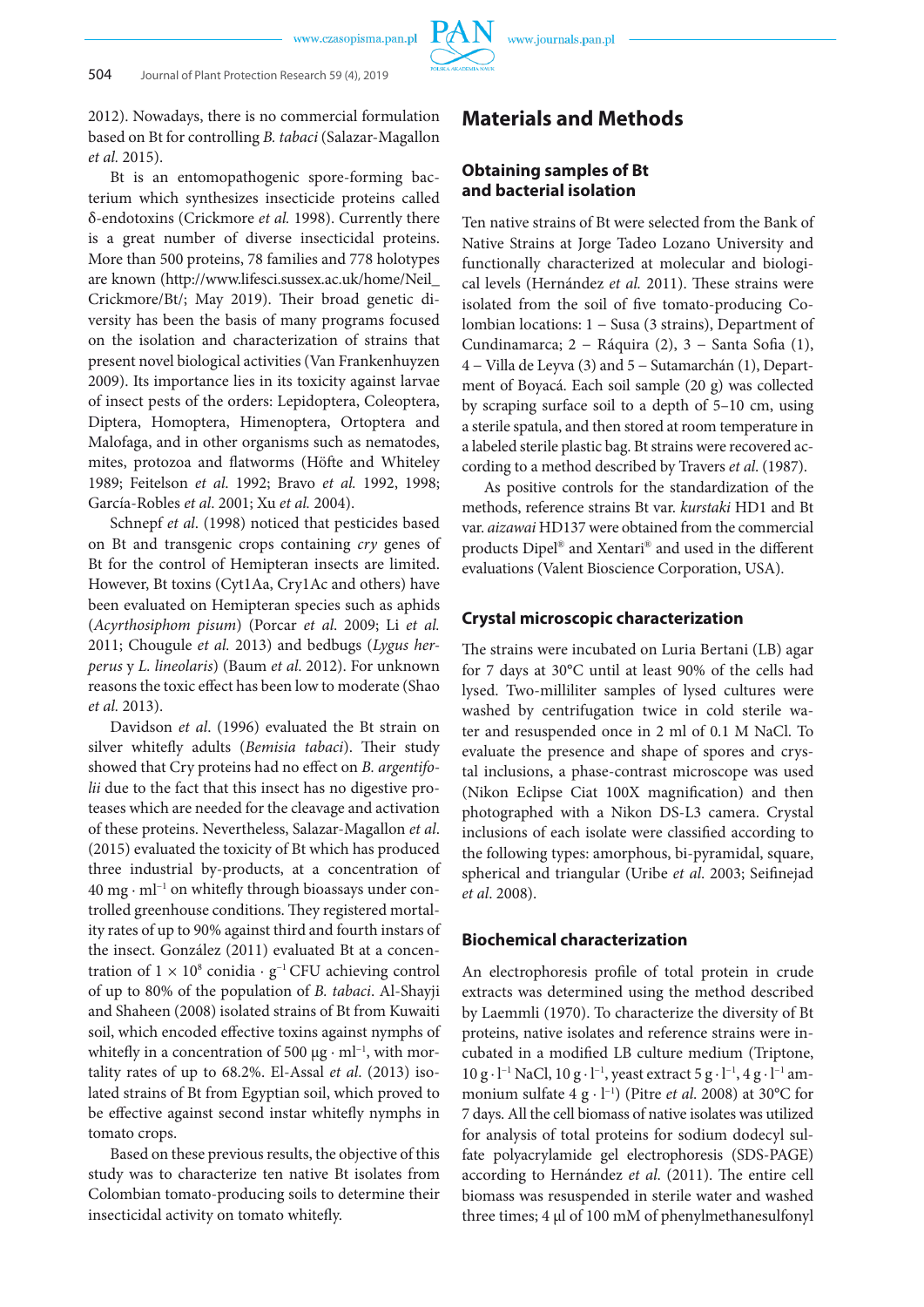fluoride (PMSF) and 5 ml of sterile water were added. The suspension was then vortexed for 10 s and centrifuged at 10,000 rpm for 10 min (EBA 21, Hettich Zentrifugen, Germany). Centrifugation was repeated three times, washing only with sterile water to eliminate possible residues of the culture medium. Then, 2.36 µl of  $CaCO<sub>3</sub>$  100 mM, 60  $\mu$ l of dithiothreitol (DTT) 10 mM and 4 µl of phenylmethanesulfonyl fluoride (PMSF) 100 mM were added and the samples were shaken at 200 rpm at room temperature overnight. Finally, the supernatant was placed in microtubes of 1.5-ml and centrifuged at 14,000 rpm for 15 min at 4°C, transferred to another microtube and kept at 4°C for subsequent analysis. The crude extracts were sonicated using a Sonics Vibra Cell, 750 W sonicator probe (Newtown, CT, USA) at 36% amplitude with 12 pulses for 120 s. Aliquots of these samples were incubated in boiling water for 10 min and separated in SDS-PAGE at 10% (Laemmli 1970). Gels were stained with Comassie brilliant blue R250 (0.1%) for 40 min.

#### *Cry* **genes identification by PCR y M-PCR**

Plasmid DNA was obtained by alkaline lysis (Sambrook and Rusell 2001). The DNAs were analyzed on a 1% agarose gel, visualized and photo-analyzed with UVP Gel-Doc-IT TM imaging system (UVP LSC, USA).

For the amplification of *cry*1 family genes by PCR, a pair of general, previously reported primers were used (Bravo *et al*. 1998). It was possible to recognize 25 different *cry*1 genes in one single reaction using the general primer: forward 5'CTGGATTTACAGGTGGGGATAT3' and reverse 5'TGAGTCGCTTCGCATATTTGACT3'. Subsequently, positive strains for the presence of *cry*1 genes were subjected to two rounds of multiplex PCR (M-PCR) from two mixes of three pairs of primers each, recognizing then three specific genes in each PCR reaction. The primers used in the M-PCR had been designed previously (Cerón *et al*. 1994). The first mixture (A) contained primers which detect specific genes *cry*1Aa, *cry*1Ab and *cry*1Ac, and for the second mixture (B), the primers detect genes *cry*1B, *cry*1C and *cry*1D. DNAs Bt var. *kurstaki* HD1*,* containing specific genes *cry*1Aa, *cry*1Ab, *cry*1Ac, *cry*1D, *cry*2Aa, *cry*2Ab and *cry*9D (Schünemann *et al*. 2014). Bt var. *aizawai* HD137*,*  containing genes *cry*1Aa, *cry*1Ba, *cry*1Ca and *cry*1Da (Hernández *et al*. 2011), were used as reference strains. Reaction conditions corresponded to procedures reported by Bravo *et al*. (1998) and Cerón *et al*. (1994, 1995).

## **Obtaining crude extracts and quantification of total proteins**

In order to obtain crude extracts of spores and crystals, bacilli of ten native isolates were cultivated in LB medium with stirring at 340 rpm (Lab − Line® Orbit Environ − shaker, Lab − line Instruments, Melrose Park, IL, USA) and incubated at 28°C for 7 days.

All cell biomass was resuspended in distilled deionized water in 15 ml falcon tubes with an addition of  $4$ ml of  $\mathrm{NaHCO}_{3}$  according to previous studies (Bravo and Cerón 1998). The quantification of total protein in crude extracts was carried out using the methodology described by Bradford (1976).

#### **Bioassays**

Whitefly breeding was carried out in the Laboratory of Plant Physiology at the Juan de Castellanos University (FUJC located in the city of Tunja, Boyacá, Colombia) under controlled greenhouse conditions. Tomato seedlings (*Solanum lycopersicum* L.) of the Milano Tropic variety, 10 cm in height, were used. The plants were grown at 27 ± 13°C with 40−90% relative humidity. To establish the reproduction of *B. tabaci*, adult individuals were collected in a tomato crop located in Nobsa (Boyacá, Colombia) (5°46'50, 75 "N and 72°59'17, 25" W). Reproduction was done in cages ( $80 \times 60 \times 60$  cm) covered with Swiss veil. A pot with a tomato plant and approximately 10 adult individuals were placed in a cage. Once the seedlings were infested, the different stages of larval development were monitored daily, using a binocular stereomicroscope (Motic SMZ-168, Hong Kong, China). The phases were differentiated according to larval size: larva of 1st instar (L1: 0.26 mm length, 0.15 mm width), which were the smallest, 2nd instar (L2: 0.38 mm, 0.24 mm), 3rd instar (L3: 0.44 mm, 0.35 mm) and 4th instar (L4: 0.86 mm, 0.63 mm), which were the largest (Hill 1969; González and Gallardo 1999). Since the first instar larvae have functional legs and are able to actively crawl on the leaves, while the other instars are sessile (Hill 1969), larvae were chosen for the bioassay as soon as they stopped moving at the start of the second instar. Second instar larvae have a translucent, oval appearance, with wavy and sessile edges (Espinel *et al*. 2008). Second instar nymphs were chosen for the bioassay according to Espinel *et al.* (2008) who found that this instar is the most susceptible. When applying a biopreparation of the fungus *Isaria fumosorosea*, this instar presented the highest larval mortality (94.6%), which was significantly greater than that obtained in the other larval instars of *B. tabaci*.

A completely random design with five repetitions was used for the experiments. In each bioassay, the absolute control (leaves and nymphs), a positive control (leaves treated with the reference strain – HD1), and treatments with sporulated native bacilli were included.

To identify the sporulated native bacilli with the highest pathogenic potential, bioassays were performed using jars with leaflets technique (Ramírez *et al.* 2010).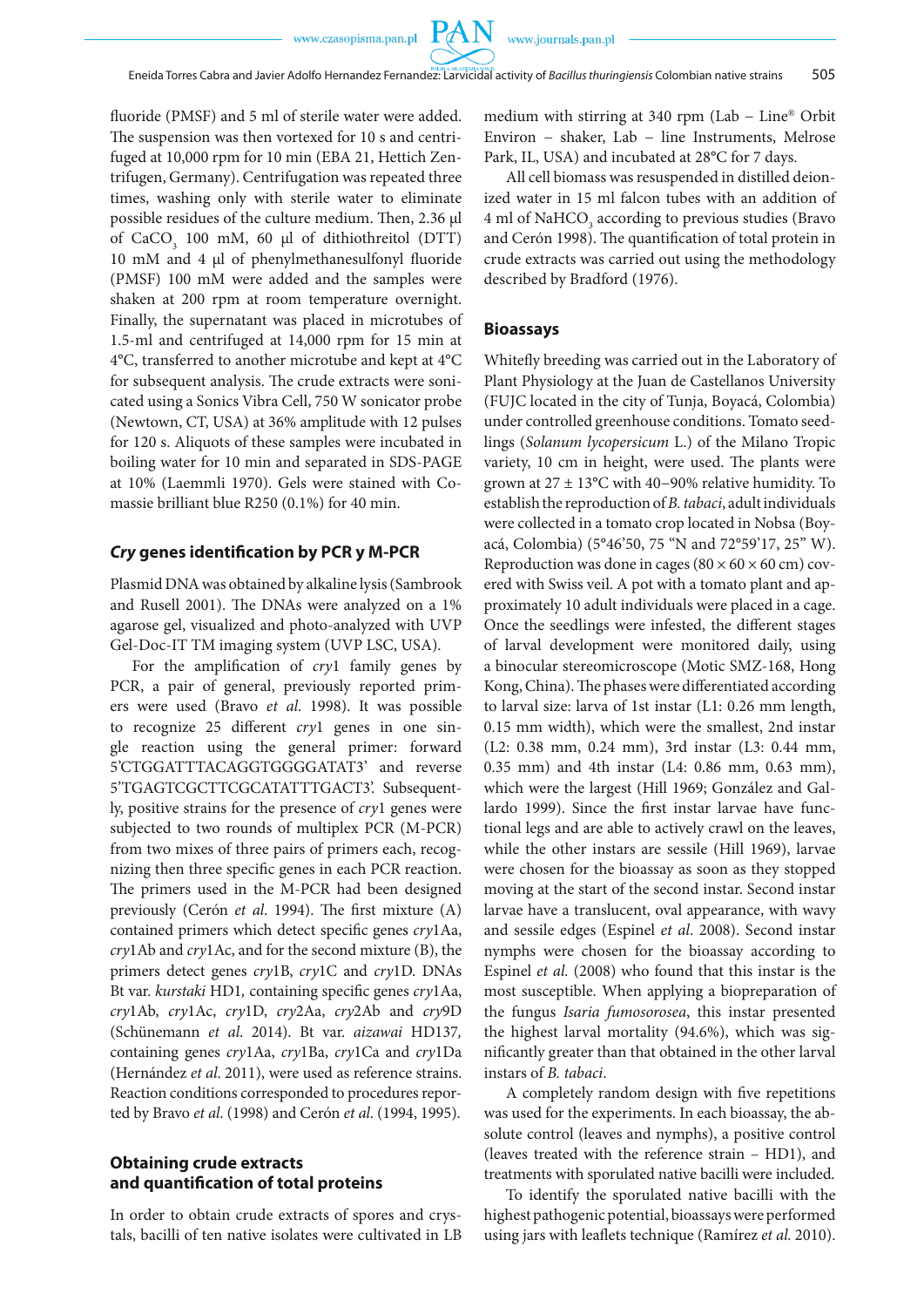For this process, phenologically similar tomato leaves (leaves composed of 7 folioles), 10 cm long, were used. They were washed with water and dried with absorbent paper. Then, each leaf was infested with nine second instar nymphs (*B. tabaci*), which were carefully detached using a brush of marten hair and placed individually on the leaflets. Although nymphs are very susceptible to manipulation, in this study mortality due to manipulation was less than 12%. Discriminative bioassays (screening) were performed from an initial concentration of 3 μg · ml−1. The application of the crude extract of spores and crystals was carried out by aspersion, using a 25 ml atomizer. Two ml of the dilution was applied on the upper and the undersides of the leaves, at a distance of 15 cm, allowing it to dry at room temperature.

The mortality of nymphs was evaluated every 24 h for 8 days using a binocular stereomicroscope (Motic SMZ-168, Hong Kong, China) and the percentage of mortality was corrected both in the controls and in the treatments with the formula of Henderson and Tilton (1955). An ANOVA and a Tukey comparison test to compare treatments were performed, and a correlation analysis was made between the variables (crystal forms, *cry* genes and biocontrol activity).

The  $LC_{50}$  was determined for two native strains of Bt in dose-response experiments, which had the highest mortality in the preliminary assessment. There were five serial dilutions containing crude extract of the two native strains (1, 3, 5, 7 and 9  $\mu$ g · ml<sup>-1</sup>). Mortality was registered as described above and PROBIT regression analysis was performed using Biostat Program (2009).

## **Results**

## **Isolation and microscopic characterization of** *Bacillus*

The ten native strains of Bt presented colonies characteristic of the genus *Bacillus* sp., with circular morphology, irregular edges and cream color. Microscopic characterization of the native strains corresponded to five different crystal shapes: round, triangular, amorphous, bipyramidal and squared. Strains showed between one and four different crystal shapes (Fig. 1, Table 1), with a round shape being the most frequent (8 strains).

#### **Parasporal crystal proteins**

The parasporal crystal proteins from the ten native Bt strains revealed protein bands that ranged from 15−120 kDa. The strains presented from three to seven bands of proteins in their electrophoretic pattern (Table 1). The native strains were organized into six groups (I to VI) (Quesada-Moraga *et al*. 2004), according to the weight of the observed proteins and their possible biological activity on insect pests (Table 2) (Barloy *et al*. 1996; Zhang *et al*. 1997; Van Frankenhuyzen 2009). The ten strains evidenced a higher frequency among groups II, III, IV, V, and VI, which would have possible biological activity against insects of the orders Lepidoptera, Coleoptera, Diptera, Hymenoptera, Hemiptera and organisms such as nematodes and mites.



**Fig. 1.** Different crystal shapes observed in native Bt strains evaluated in this study. Strains with one crystal shape are displayed (A, B) two shapes (C, D, E, F). Determined with phase-contrast microscope (100×). Sp – spores; Am – amorphous; Bp – bi-pyramidal; Rd – round; Sq – square; Tr – triangular round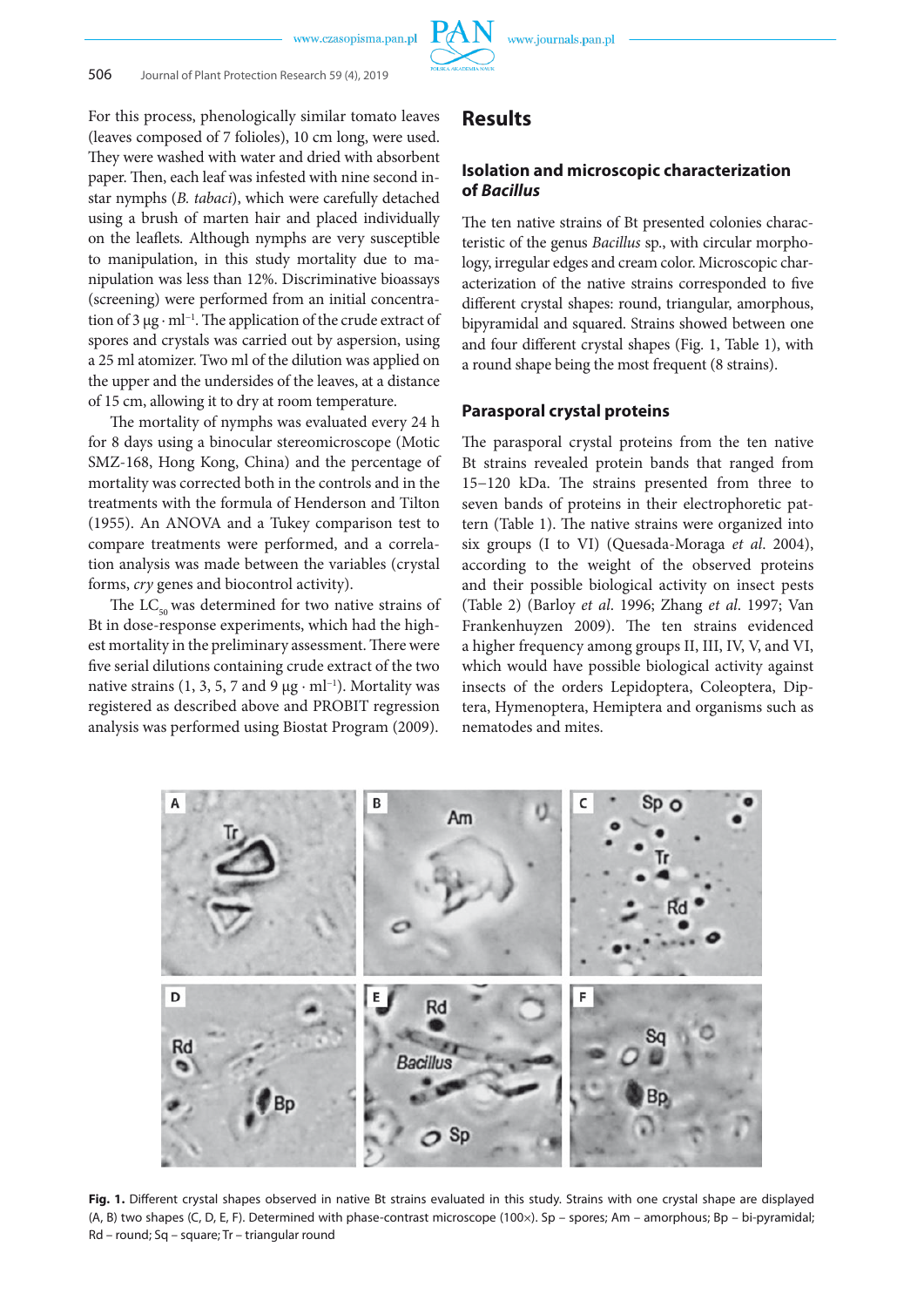

**Table 1.** General characteristics and toxicity of 10 native *Bacillus thuringiensis* strains selected for toxicity against the second instar of *Bemisia tabaci*

| Colombian<br><i>locations</i> | <b>Strain</b> | Crystal shape | Proteins profile<br>[kDa]     | Specific cry1 gene<br>profile | Mortality*<br>$[3 \mu q \cdot ml^{-1}]$ |
|-------------------------------|---------------|---------------|-------------------------------|-------------------------------|-----------------------------------------|
|                               | zcujtl9       | Am, Rd        | 120, 110, 100, 80, 60, 40, 30 | aa, ab, ac, ba                | 68,767 a                                |
| Susa                          | zcujtl11      | Bp, Rd        | 100, 80, 65, 40, 30, 20       | aa, ab, ac, ba, ca            | 62,283 a                                |
|                               | zcujtl14      | Rd, Bp, Am    | 100, 80, 65, 40, 25           | aa, ab, ba, ca                | 54,774 ba                               |
| Ráquira                       | zbujtl21      | Tr            | 100, 70, 50, 25               | aa                            | 54,09b a                                |
|                               | zbujtl23      | Rd, Am        | 100, 50, 25                   | aa, ab, ac, ba, ca            | 64,139 a                                |
| Santa sofía                   | zbujtl24      | Rd, Bp, Am    | 100, 80, 60, 40, 15           | aa                            | 18,755 dc                               |
|                               | zbujtl33      | Bp, Rd        | 80, 40, 30, 15                | aa                            | 54,09 ba                                |
| Villa de leyva                | zbujtl34      | Tr, Rd, Am    | 120, 85, 80, 15               | aa                            | 27,802 bdc                              |
|                               | zbujtl35      | Bp, Rd        | 80, 70, 65, 50, 30            | ab                            | 49,646 bac                              |
| Sutamarchán                   | zbujtl39      | Tr, Am, Bp    | 80, 70, 65, 30                | aa, ab, ba, ca                | 66,886 a                                |
| Reference strain              | btk hd1       | Am, Bp        | 180, 216, 246                 | aa, ab, ac                    | 49,853 bac                              |

\*Tukey hypothesis test, mortalities (dose: 3 µg · ml<sup>−</sup><sup>1</sup> ). Data with the same letter are not different statistically, α ≤ 0.05; *df* = 12; *F* = 9.08; *p* = 0.00) Sp – spores; Am – amorphous; Bp – bi-pyramidal; Rd – round; sq – square; TR – triangular round

#### **Amplification of genes** *cry***1 in Bt**

The presence of *cry*1 genes was identified in all ten native Bt strains in the first reaction using general primers. The M-PCR amplification allowed for the identification of six *cry*1 specific genes in the second reaction. The strains had between one and five *cry*1 genes. The most common gene was *cry*1Aa present in nine of the strains. Five of the strains showed a single gene, three presented four genes, and two of the strains showed five genes (*cry1*Aa, *cry1*Ab, *cry1*Ac, *cry1*Ba, *cry1*Ca) corresponding to the strains ZCUJTL11 and ZBUJTL23 (Table 1).

#### **Insecticidal activity of the native Bt strains**

Evaluation of crude extracts of the crystal-spore complex from the ten strains of Bt produced a rise in mortality of second-instar whitefly nymphs as days after the application (DAA) increased. Greater mortality after 7 DAA was recorded in the native strain ZCUJTL9 (69%), followed by the native strain ZBUJTL39 (67%). Strain ZBUJTL24 produced lower mortality (18%) (Table 1). The Anova and Tukey tests did not detect statistically significant differences  $(p < 0.05)$  between mortalities of second-instar whitefly nymphs produced by the two native Bt strains and the reference HD1 strain.

Strains that had the greatest mortality (ZCUJTL9 and ZBUJTL39) were chosen to determine the  $LC_{50}$ with HD1 as the reference strain. There is a linear correlation between dose and response determined by the mortality of instars ( $p < 0.05$ ). The native strain ZBU-JTL39 at 1.83 µg · ml−1 concentration generated a reduction of 50% of the whitefly population, followed by the HD1 reference strain (1.85 μg · ml<sup>-1</sup>) and ZCUJTL9  $(2.16 \mu g \cdot ml^{-1})$ .

Corrected mortality increased proportionally, according to the concentration of the doses used in the bioassay. Evaluation with 9 µg · ml−1 of crude extract of strain ZCUJTL9 obtained a mortality of 73%. With the same dose, the crude extract of strain ZBUJTL39 presented 76% of mortality and HD1 reference strain, 71%. Anova and Tukey tests showed no statistically significant differences (*p* < 0.05) between the corrected mortality obtained with doses of 5, 7 and 9  $\mu$ g · ml<sup>-1</sup> in the three strains analyzed (Fig. 2).

## **Discussion**

Ten native Bt strains isolated from soil samples of tomato crops in open field and greenhouse in five municipalities belonging to two regions in Colombia were characterized. This study is of great importance and relevance since it identified two native strains of Bt which represent an alternative for the control of insect pest *B. tabaci*. This study represents the first characterization of native Bt strains diversity from Colombia, in terms of crystal shape, protein profile, *cry*1 gene content and toxicity against *B. tabaci*.

The ten native strains of Bt contained between one and four different crystal shapes showing a high diversity. The most frequently observed shapes were: round (eight strains), bipyramidal (six strains) and amorphous (five strains). The morphology, size and number of crystals vary between different strains of Bt (López-Meza and Ibarra 1996; Lonc *et al*. 2001). The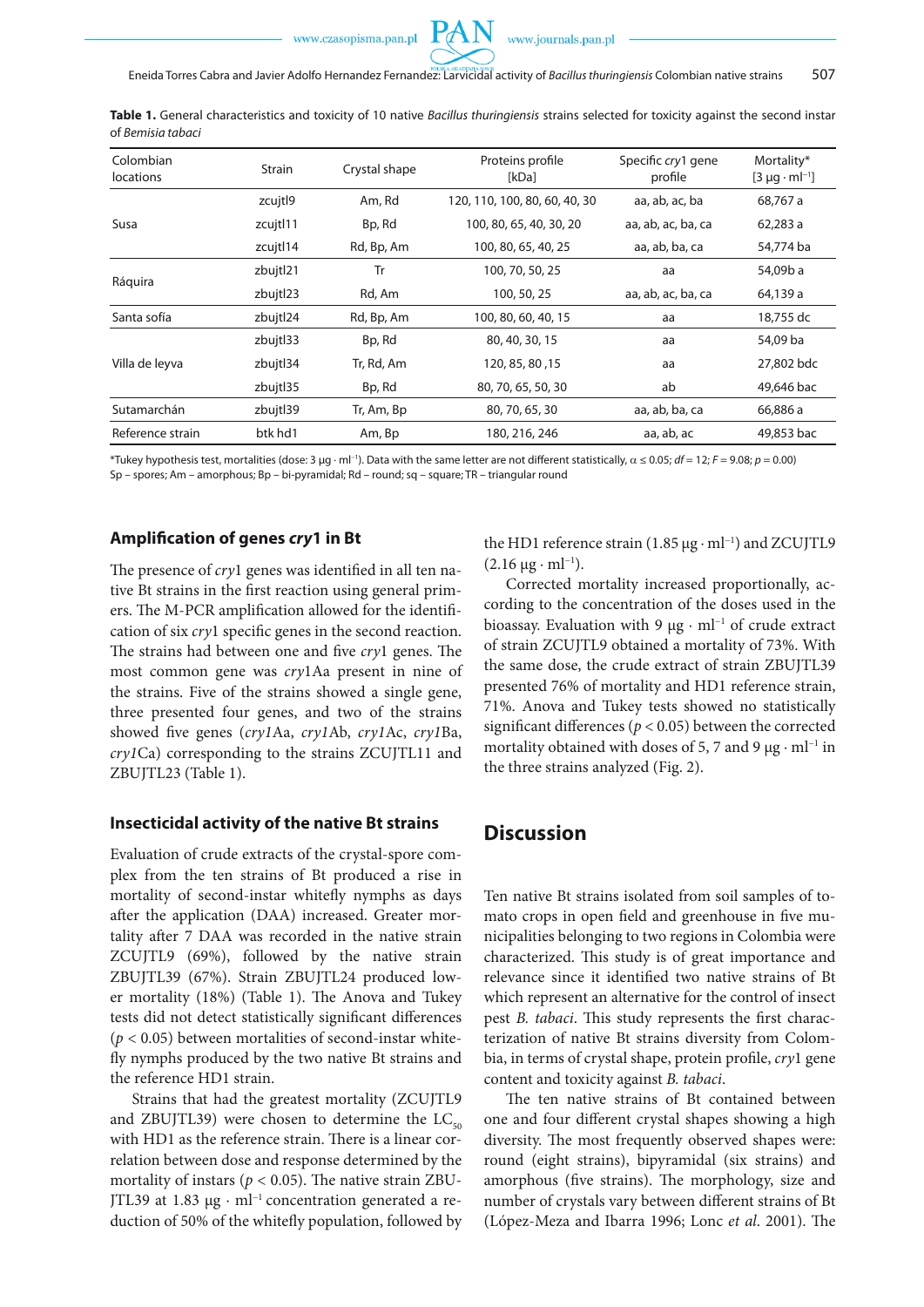

**Table 2.** The relationship between molecular protein weights revealed in each native Bt strain characterized and groups of possible biological activity

| Group          | No. native<br><b>Bt strains</b> | Ranges<br>protein<br>weight<br>[kDa] | Possible biological activity                                                                                         | References                                                        |
|----------------|---------------------------------|--------------------------------------|----------------------------------------------------------------------------------------------------------------------|-------------------------------------------------------------------|
|                | 24, 33, 34                      | $0 - 20$                             | Protein without nonprotein associated cry or cyt                                                                     |                                                                   |
| Ш              | 9, 11, 14, 21, 23, 33, 35, 39   | $25 - 30$                            | Cyt, Lepidoptera, Diptera                                                                                            | Gough et al. 2005                                                 |
| $\mathbf{III}$ | 9, 11, 14, 21, 23, 24, 33, 35   | $35 - 50$                            | Lepidoptera, Diptera, Coleoptera, Hymenoptera, Barloy et al. 1996; Zhang et al. 1997;<br>Hemiptera, Nematodes, Acari | Van Frankenhuyzen 2009                                            |
| IV             | 9, 11, 14, 21, 23, 24, 39       | $60 - 75$                            | Lepidoptera, Diptera, Coleoptera, Hemiptera                                                                          | Zhang et al. 1997; Arango et al. 2002;<br>Van Frankenhuyzen 2009  |
| V              | 9, 11, 14, 24, 33, 34, 35, 39   | 80-85                                | Lepidoptera, Diptera                                                                                                 | Arango et al. 2002                                                |
| VI             | 9, 11, 14, 21, 23, 24, 34       |                                      | 100–150 Lepidoptera, Coleoptera, Diptera                                                                             | Höfte and Whiteley 1989; Barloy<br>et al. 1996; Zhang et al. 1997 |



**Fig. 2.** Mortality rates obtained in the evaluation of dose-response of native Bt strain ZCUJTL9, ZBUJTL39 and reference strain Bt HD1 against second instar of *Bemisia tabaci* larvae. Serial dilutions: 1 µg ∙ ml–1, 3 µg ∙ ml–1, 5 µg ∙ ml–1, 7 µg ∙ m–1, 9 µg ∙ ml–1

Hemipteran-order crystals have been associated with bipyramidal, round, rectangular, spherical and uneven shapes (Asokan *et al.* 2014). However, the ZBUJTL21 strain had only triangular crystals, which have not been reported to be effective against this order of insects. Furthermore, this strain caused a mortality rate of a little more than 50% against *B. tabacci* (Table 1). Thus, it seems that the crystal shape does not determine biological activity.

According to the electrophoretic protein profile, all the native Bt strains of this study (except ZBUJTL34) showed possible biological activity against Hemipteran insects since different protein bands were identified. For instance, proteins belonging to Group III, with molecular weight bands between 35−50 kDa, were associated with proteins Cry1, Cry3, Cry6, Cry34, Cry35 and Cry1A, and Group IV, with molecular weight bands between 60−75 kDa, were associated with proteins Cry2 and Cry3 (Barloy *et al*. 1996; Zhang *et al*. 1997; Arango *et al*. 2002; Van Frankenhuyzen 2009).

The *cry*1 genes of Bt strains are frequently found in nature (Ramalakshmi and Udayasuriyan 2010). The insecticidal activity of these genes is highly limited against the order Hemipteran (Schnept *et al*. 1998).

In this study, *cry*1Aa, *cry*1Ab, *cry*1Ac, *cry*1B and *cry*1C genes were identified in the 10 evaluated native strains, all with toxic activity against *B. tabaci*. Asokan *et al*. (2014) suggest that strains expressing different *Cry* proteins can be toxic against Hemipteran insects, e.g. *cry*1Ab genes have shown activity against this order. Gene *cry*1Ab was identified in the native strains ZBUJTL9, ZBUJTL11, ZBUJTL14, ZBUJTL23, ZBUJTL35 and ZBUJTL39 in the present study, indicating biological potential for the control of Hemipteran insects.

Toxins from Bt, such as Cry1Aa, Cry1Ab, Cry1Ac, Cry2Aa, Cry3Aa, Cry4Aa, Cry11Aa, Cry51Aa, Cyt1Aa and Cyt2Aa, have been evaluated against Hemipteran insects, specifically aphids (*Acyrthosiphom pisum* and *Macrosiphum euphorbiae*) (Walters and English 1995;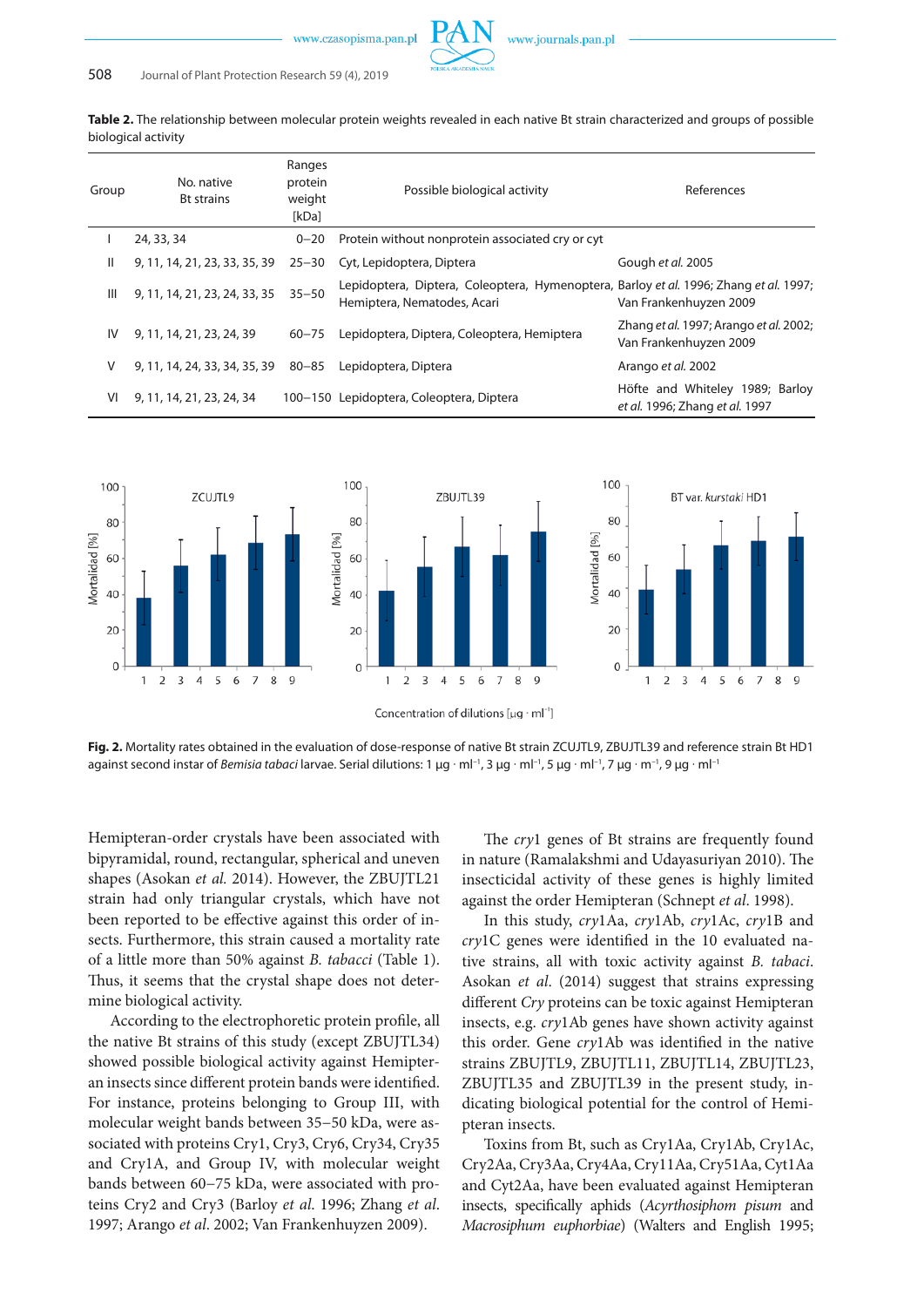Sims 1997; Porcar *et al.* 2009; Li *et al.* 2011; Chougule *et al*. 2013), bedbugs (*L. ygusherperus* and *L. lineolaris*) (Baum *et al*. 2012), presenting low to moderate toxicity. However, it has been shown that toxin Cry1Ac can be activated by proteases of the bowel in the pea aphid (Li *et al*. 2011). According to Van Frankenhuyzen (2013), qualitative data indicates a similar toxicity level against Hemipteran insects, produced by the Cry1Ab and Cry1Ac toxins, with doses of 100−500 μg · ml<sup>-1</sup>, and mortalities between 10 and 90%. Porcar *et al*. (2009) demonstrated a 25% mortality against the aphid, *Acyrthosiphon pisum*, produced by the Cry1Ab toxin at 500  $\mu$ g · ml<sup>-1</sup> of solubilized protein. In this study the genes *cry*1Ab and *cry*1Ac were identified in the strains ZCUJTL9, ZCUJTL11, ZBUJTL23 and even the HD1 (Dipel®), with possible biological activity against whitefly.

The two most toxic strains produced 69 and 67% of mortality (ZBUJTL9 and ZBUJTL39, respectively) at a concentration of 3 µg · ml−1, thereby having a higher mortality percentage than reference strain *Bt* var. *kurstaki* (HD1). The  $LC_{50}$  for the strain ZBUJTL39 was 1.83 µg ⋅ ml–1 against second-instar whitefly nymphs, which was similar to that obtained with HD1 and ZCUJTL9 strains (2.16 to 1.85  $\mu$ g · ml<sup>-1</sup> respectively). Currently, there are no studies about whitefly mortality produced by Bt strains that register the  $LC_{50}$ . However, there are two reports of Bt biological activity against whitefly where bioassays have been carried out with a single dose. Al-Shayji and Shaheen (2008) obtained 68% of mortality against whitefly nymphs (at a concentration of 500 µg · ml−1), and Salazar-Magallon *et al*. (2015) reported mortality rates of up to 90% against the same insect pest to 40 mg  $\cdot$  ml<sup>-1</sup>.

Bt was evaluated for the biological control of *B. tabaci* at a total protein concentration of 40 μg · ml<sup>-1</sup> on *B. tabaci* nymphs in a strawberry crop under laboratory and greenhouse conditions. Bt had mortalities below 70% under laboratory conditions and under 50% under greenhouse conditions (Somoza-Vargas *et al*. 2018). In their study, 3rd and 4th instar nymphs were used while in our study we used 2nd instar nymphs. Apparently the susceptibility is much higher in this larval stage (Espinel *et al*. 2008) than in 3rd and 4th instar nymphs.

The results of microscopic, biochemical, molecular, and biological characterizations in many cases are related and can be complementary. As indicated above, the shape of the crystals shows biodiversity as does the number of toxins that a strain has, which is very important for the identification of more toxic strains (Ohbo and Aizawa 1986). In the present study it was observed that the strains with greater toxicity on the whitefly (mortality greater than 50%) had between two and four crystal shapes. The strain ZBUJTL39 showed three crystal forms and had one of the greatest toxicities.

It seems that the number of crystals in a strain is related to the number of Cry proteins that it expresses and the toxicity on insects, in this case on whitefly. When the electrophoretic profiles of proteins were compared with the results of PCR amplification of cry genes, it was found that there was a correlation between them. Apparently, the protein bands with weights of 80−100 kDa are related with the presence of the *cry*1Aa genes in 100% of the cases (eight strains) and the *cry*1Ab genes in more than 60% of the strains that presented this protein weight. Additionally, four strains that produced mortalities above 60% also amplified the *cry*1Ba gene, and three of them also amplified the *cry*1Ca gene. As it can be seen, the information obtained from the microscopic, biochemical, molecular, and biological characterizations of Bt strains is complementary, thus making it possible to obtain an integral profile on the characteristics of each isolate, which is of great importance for its classification. Apparently, Bt strains that produce protein bands with weights of 80−100 kDa and the presence of genes *cry*1Aa and *cry*1Ab are related to toxicities greater than 50% on the whitefly.

ZBUJTL39 and ZCUJTL9 Bt strains showed evidence of insecticidal activity against second instar whitefly nymphs of tomato crops, representing an alternative for integrated management of this insect pest.

It is necessary to carry out further research to find strains that are more effective against *B. tabacci,* contributing to the biological control of this pest.

#### **Acknowledgements**

This work was supported by the Office of Research, Creation and Extension of the Universidad Jorge Tadeo Lozano.

#### **References**

- Al-Shayji Y., Shaheen N. 2008. Isolation of *Bacillus thuringiensis* strain from Kuwait's soil effective against whitefly nymphs. Journal of Insect Science 8 (4): 53–59.
- Arango J., Romero A.M., Orduz S. 2002. Diversity of *Bacillus thuringiensis* strains from Colombia with insecticidal activity against *Spodoptera frugiperda* (Lepidoptera: Noctuidae). Journal Applied Microbiology 92 (3): 466−474. DOI: https://doi.org/10.1046/j.1365-2672.2002.01545.x
- Asokan R., Swamy H.M., Thimmegowda G.G., Mahmood R. 2014. Diversity analysis and characterization of Coleoptera, Hemiptera and Nematode-active *cry* genes in native isolates of *Bacillus thuringiensis*. Annals of Microbiology 64 (1): 85−98. DOI: https://doi.org/10.1007/s13213-013-0636-7
- Bargen H., Saudhof K., Poehling H.M. 1998. Prey finding by larvae and adult females of *Episyrphus balteatus*. Entomologia Experimentalis et Applicata 87 (3): 245−254. DOI: https:// doi.org/10.1046/j.1570-7458.1998.00328.x
- Barloy F., Delécluse A., Nicolas L., Lecadet M.M. 1996. Cloning and expression of the first anaerobic toxin gene from *Clostridium bifermentans* subsp. *malaysia*, encoding a new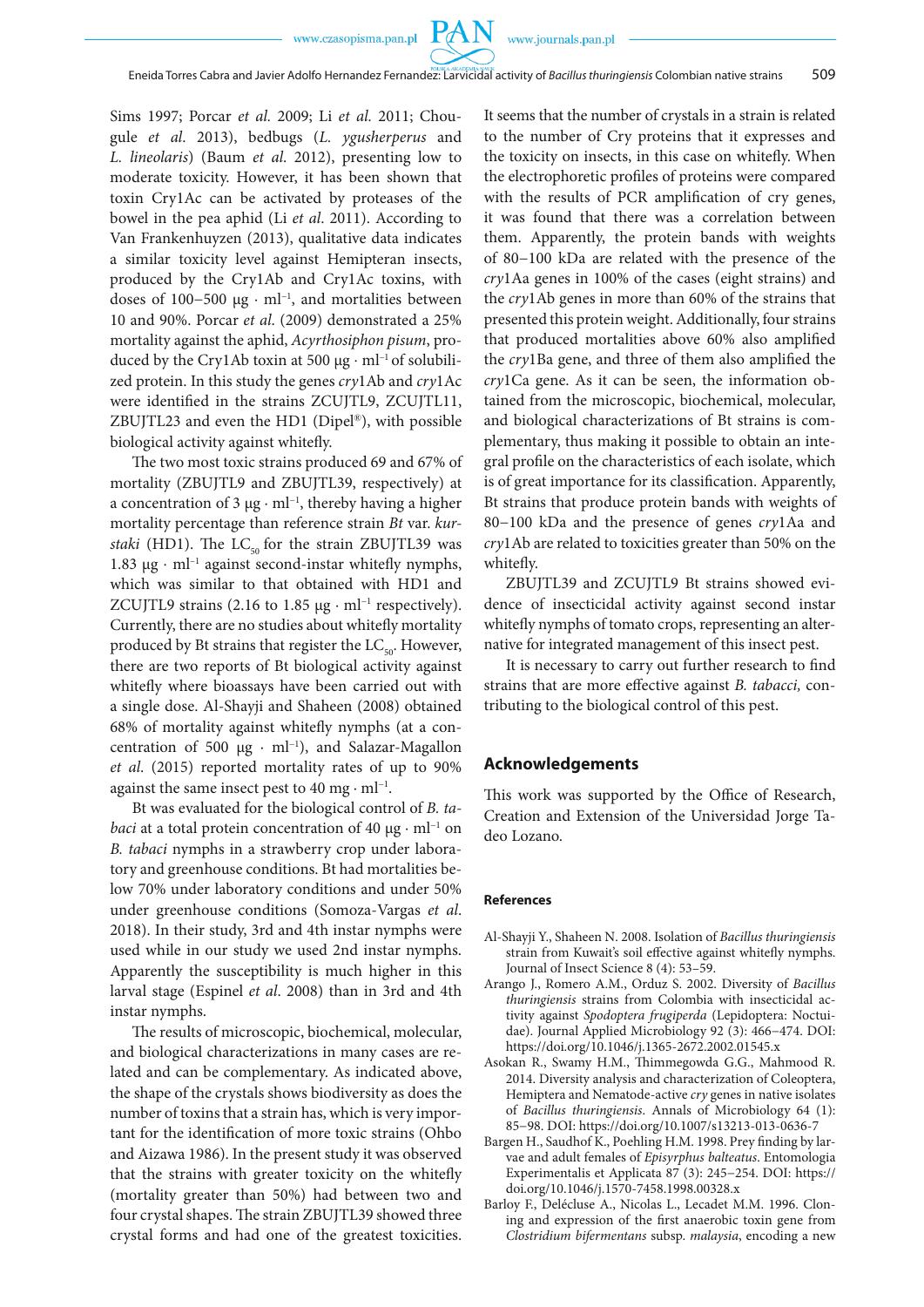mosquitocidal protein with homologies to *Bacillus thuringiensis* delta-endotoxins. Journal of Bacteriology 178 (11): 3099−3105. DOI: 10.1128/jb.178.11.3099-3105.1996

- Basit M., Saeed S., Saleem M.A., Denholm I., Shah M. 2013. Detection of resistance, cross-resistance, and stability of resistance to new chemistry insecticides in *Bemisia tabaci* (Hemiptera: Aleyroridae). Journal of Economic Entomology 106 (3): 1414−1422. DOI: https://doi.org/10.1603/ EC12414
- Baum J.A., Sukuru U.R., Penn S.R., Meyer S.E., Subbarao S., Shi X., Clark T.L. 2012. Cotton plants expressing a hemipteran-active *Bacillus thuringiensis* crystal protein impact the development and survival of *Lygus hesperus* (Hemiptera: Miridae) nymphs. Journal of Economic Entomology 105 (2): 616−624. DOI: https://doi.org/10.1603/EC11207
- Bradford M.M. 1976. A rapid and sensitive method for the quantitation of microgram quantities of protein utilizing the principle of protein-dye binding. Analytical Biochemistry 72 (1): 248−254. DOI: https://doi.org/10.1016/0003- 2697(76)90527-3
- Bravo A., Hendrickx K., Jansens S., Peferoen M. 1992. Immunocytochemical analysis of specific binding of *Bacillus thuringiensis* insecticidal crystal proteins to lepidopteran and coleopteran mudgut membranes. Journal of Invertebrate Pathology 60 (3): 247−253. DOI: https://doi. org/10.1016/0022-2011(92)90005-O
- Bravo A., Sarabia S., López L., Ontiveros H., Abarca C., Ortiz A., Quintero R. 1998. Characterization of cry genes in a Mexican *Bacillus thuringiensis* strain collection. Applied and Environmental Microbiology 64 (12): 4965−4972.
- Cerón J., Covarrubias L., Quintero R., Ortiz A., Ortiz M., Aranda E., Bravo A. 1994. PCR analysis of the cryI insecticidal crystal family genes from *Bacillus thuringiensis*. Applied and Environmental Microbiology 60 (1): 353−356.
- Cerón J., Ortíz A., Quintero R., Güereca L. Bravo A. 1995. Specific PCR primers directed to identify *cry*I and *cry*III genes within a *Bacillus thuringiensis* strain collection. Applied and Environmental Microbiology 61 (11): 3826−3831.
- Chougule N.P., Li H., Liu S., Linz L.B., Narva K.E., Meade T., Bonning B.C. 2013. Retargeting of the *Bacillus thuringiensis* toxin Cyt2Aa against hemipteran insect pests. Proceedings of the National Academy of Sciences 110 (21): 8465−8470. DOI: https://doi.org/10.1073/pnas.1222144110
- Crickmore N. 2019. *Bacillus thuringiensis* toxin nomenclature. Available on: http://www.lifesci.sussex.ac.uk/home/Neil\_ Crickmore/Bt/ [Accessed: 25 July 2018]
- Crickmore N., Zeigler D.R., Feitelson J., Schnepf E., Van Rie J., Lereclus D., Dean D.H. 1998. Revision of the nomenclature for the *Bacillus thuringiensis* pesticidal crystal proteins. Microbiology and Molecular Biology Reviews 62 (3): 807−813.
- Davidson E.W., Patron R.B., Lacey L.A., Frutos R., Vey A., Hendrix D.L.1996. Activity of natural toxins against the silverleaf whitefly, *Bemisia argentifolii*, using a novel feeding bioassay system. Entomologia Experimentalis et Applicata 79 (1): 25−32. DOI: https://doi.org/10.1111/j.1570-7458. 1996.tb00805.x
- El-Assal S.E.D., Youssef N.A., Amin G.A. 2013. Isolation and identification of locally isolated bacterial strains effective against whitefly *Bemisia tabaci*. Archives of Agronomy and Soil Science 59 (6): 779−790. DOI: https://doi.org/10.1080/ 03650340.2012.682221
- Espinel C., Torres L., Grijalba E., Villamizar L., Cotes A.M. 2008. Preformulados para control de la mosca blanca *Bemisia tabaci* (Hemiptera: Aleyrodidae) en condiciones de laboratorio. Revista Colombiana de Entomología 34 (1): 22−28.
- Feiltelson J.S., Payne J., Kim L. 1992. *Bacillus thuringiensis*: insects and beyond. Nature Biotechnology 10 (3): 271−275. DOI: https://doi.org/10.1038/nbt0392-271
- Garcia-Robles I., Sánchez J., Gruppe A., Martínez-Ramírez A.C., Rausell- Real M.D., Bravo A. 2001. Mode of action of *Bacillus thuringiensis* PS86Q3 strain in hymenopteran

forest pests. Insect Biochemistry and Molecular Biology 31 (9): 849−856. DOI: https://doi.org/10.1016/S0965-1748- (01)00030-3

- González A. 2011. Evaluation of entomopathogens for the control of whitefly (*Bemisia tabaci* Genn.) in tomato (*Lycopersicon esculentum* Mill.). (No. SB951. G661 2011). Magister Thesis, Saltillo, Coahuila, México.
- González Z.J.E., Gallardo J.M. 1999. Desarrollo y capacidad reproductiva de *Bemisia tabaci* (Gennadius) (Homoptera; Aleyrodidae) en pimiento a tres temperaturas. Boletín de Sanidad Vegetal Plagas 25: 3−11.
- Gough J.M., Kemp D.H., Akhurst R.J., Pearson R.D., Kongsuwan K. 2005. Identification and characterization of proteins from *Bacillus thuringiensis* with high toxic activity against the sheep blowfly, *Lucilia cuprina*. Journal of Invertebrate Pathology 90 (1): 39–46.
- Henderson C.F., Tilton E.W. 1955. Tests with acaricides against the brown wheat mite. Journal of Economic Entomology 48 (2): 157−161.
- Hernández F.J., Ramírez L., Ramirez N., Fuentes L.S., Jiménez J. 2011. Molecular and biological characterization of native *Bacillus thuringiensis* strains for controlling tomato leafminer (*Tuta absoluta* Meyrick) (Lepidoptera: Gelechiidae) in Colombia. World Journal of Microbiology and Biotechnology 27 (3): 579−590. DOI: https://doi.org/10.1007/ s11274-010-0493-5 (in Spanish)
- Hernández J. 2016. *Bacillus thuringiensis*: a natural tool in Insect Pest Control. In: Gupta *et al*. (ed.). The Handbook of Microbial Bioresources. CABI publishers, UK.
- Hernández-Fernández J., and López-Pazos, S.A. 2011. *Bacillus thuringiensis*: soil microbial insecticide, diversity and their relationship with the entomopathogenic activity. In: Soil Microbes and Environmental Health. Nova Science Publishers, Bogotá, Colombia, pp 59-80
- Hill B.G. 1969. A morphological comparison between two species of whitefly, *Trialeurodes vaporariorum* (Westw.) and *Bemisia tabaci* (Genn.) (Homoptera: Aleurodidae) which occur on tobacco in the Transvaal. Phytophylactica 1 (3−4): 127−146.
- Höfte H., Whiteley H.R. 1989. Insecticidal crystal proteins of *Bacillus thuringiensis*. Microbiological reviews 53 (2): 242−255.
- ICA. 2004. Integrated management of white flies *Bemisia tabaco* (Gennadius) and *Aleurotrachelus socialis* Bondar. Ministry of agriculture and rural development. Instituto Agropecuario Colombia ICA. Bulletin of plant health 41 ed. Bogotá, Colombia, 60 pp. (in Spanish)
- Laemmli U.K. 1970. Cleavage of structural proteins during the assembly of the head of bacteriophage T4. Nature 15: 227 (5259): 680−685.
- Lapidot M., Friedmann M. 2002. Breeding for resistance to whitefly-transmitted geminiviruses. Annals of Applied Biology 140 (2): 09−127. DOI: https://doi.org/10.1111/ j.1744-7348.2002.tb00163.x
- Leroy P.D., Wathelet B., Sabri A., Francis F., Verheggen F.J., Capella Q., Haubruge E. 2011. Aphid-host plant interactions: does aphid honeydew exactly reflect the host plant amino acid composition? Arthropod-Plant Interactions 5 (3): 193−199. DOI: https://doi.org/10.1007/s11829-011-9128-5
- Li H., Chougule N.P., Bonning B.C. 2011. Interaction of the *Bacillus thuringiensis* delta endotoxins Cry1Ac and Cry3Aa with the gut of the pea aphid, *Acyrthosiphon pisum* (Harris). Journal of Invertebrate Pathology 107 (1): 69−78. DOI: https://doi.org/10.1016/j.jip.2011.02.001
- Lonc E., Doroszkiewicz W., Klowden M.J., Rydzanicz K., Galgan A. 2001. Entomopathogenic activities of environmental isolates of *Bacillus thuringiensis* against dipteran larvae. Journal of Vector Ecology 26: 15−20.
- López-Meza J.E., Ibarra J.E. 1996. Characterization of a novel strain of *Bacillus thuringiensis*. Applied and Environmental Microbiology 62 (4): 1306−1310.

Ohba M., Aizawa K. 1986. Insect toxicity of *Bacillus thuring-*